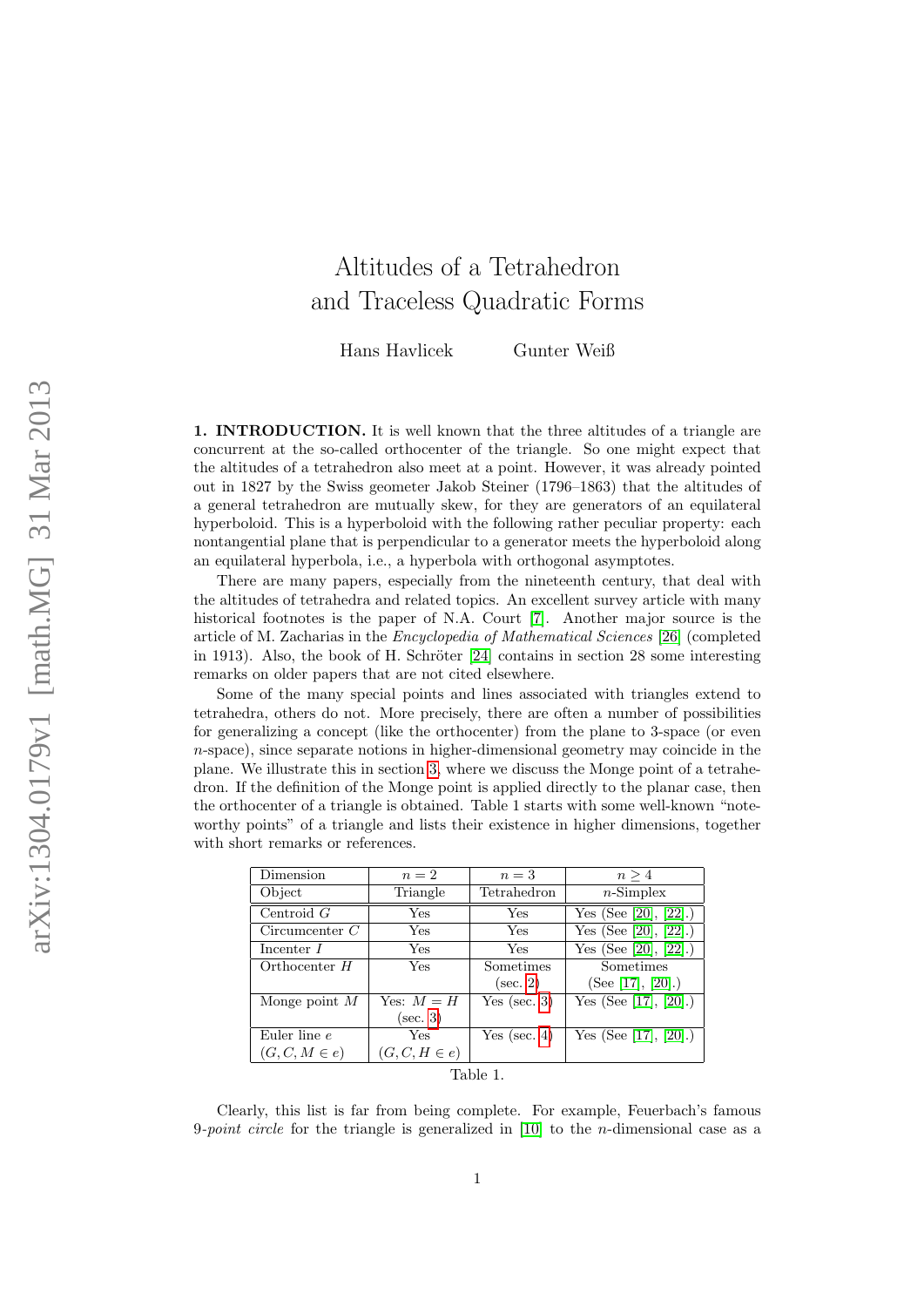Feuerbach hypersphere, and in [\[7\]](#page-13-0) two 12-point spheres for an orthocentric tetrahedron are described. However, in higher dimensions many questions are still open and have not been treated systematically. Further references are given in section [7.](#page-12-0)

There are two major reasons for revisiting the subject "altitudes of a tetrahedron." On the one hand, we want to visualize the results, since there are hardly any pictures in the cited papers. The figures in this article have been prepared with the computer algebra system Maple. Clearly, a figure must not replace a formal proof, but we are convinced that figures can assist the reader in better understanding spatial relationships. Also, in certain instances the idea behind a proof is rather immediate from an adequate illustration.

On the other hand, we aim at a modern coordinate-free presentation in terms of analytic geometry based on a Euclidean vector space, whereas a lot of papers on the subject are written in terms of synthetic projective geometry. Thus the prerequisite for reading this article is knowledge of basic linear algebra.

We shall see that the quadric surface carrying the altitudes of a general tetrahedron appears as a level set of a traceless (trace = 0) quadratic form  $Q^*$ . In fact, there is a natural link between tetrahedra and certain traceless quadratic forms that will lead us to an explicit expression for Q<sup>∗</sup> .

<span id="page-1-0"></span>2. ALTITUDES AND ORTHOCENTRIC PERPENDICULARS. Let  ${A_0, A_1, A_2, A_3}$  be the set of vertices of a nondegenerate tetrahedron T in Euclidean 3-space, i.e., assume that these four points are not coplanar. Throughout this paper it is tacitly assumed that i, j, k, and l are indices subject to the requirement that  ${i, j, k, l} = {0, 1, 2, 3}$ . So, if l is the index of the "top vertex," then i, j, and k are the indices of the "base." Since we are going to describe points by vectors of an underlying Euclidean vector space  $\mathbb{E}$ , we have to fix an origin O. For the moment  $O$  is chosen arbitrarily, although in section [6](#page-9-0) we make a specific choice of origin in order to simplify our calculations.

Each vertex  $A_i$  is given by its position vector  $a_i := \overrightarrow{OA_i}$ . Also, we introduce the vectors

<span id="page-1-2"></span>
$$
b_{ij} := a_i - a_j. \tag{1}
$$

These vectors have the following basic properties:

$$
b_{ij} + b_{ji} = 0,\t\t(2)
$$

$$
b_{ij} + b_{jk} + b_{ki} = 0,\t\t(3)
$$

$$
b_{ij} + b_{jk} + b_{kl} + b_{li} = 0,
$$

<span id="page-1-1"></span>
$$
b_{ij}, b_{ik}, b_{il}
$$
 are linearly independent. (4)

Observe that  $(4)$  follows from our assumption that T is nondegenerate. The definition  $(1)$  and properties of the dot product in  $\mathbb E$  give the identity

<span id="page-1-3"></span>
$$
b_{ij} \cdot b_{kl} + b_{ik} \cdot b_{lj} + b_{il} \cdot b_{jk} = 0. \tag{5}
$$

Its geometric meaning will be explained in due course.

We consider an edge  $A_iA_j$  of T and one of the remaining two vertices, say  $A_k$ . The plane through  $A_k$  perpendicular to the specified edge is the set of all points X described by the equation

<span id="page-1-4"></span>
$$
b_{ij} \cdot (a_k - x) = 0,\t\t(6)
$$

where  $x := \overline{OX}$  denotes an "unknown vector" in E. We observe that there are at most twelve such planes. They will be the key to many of our considerations.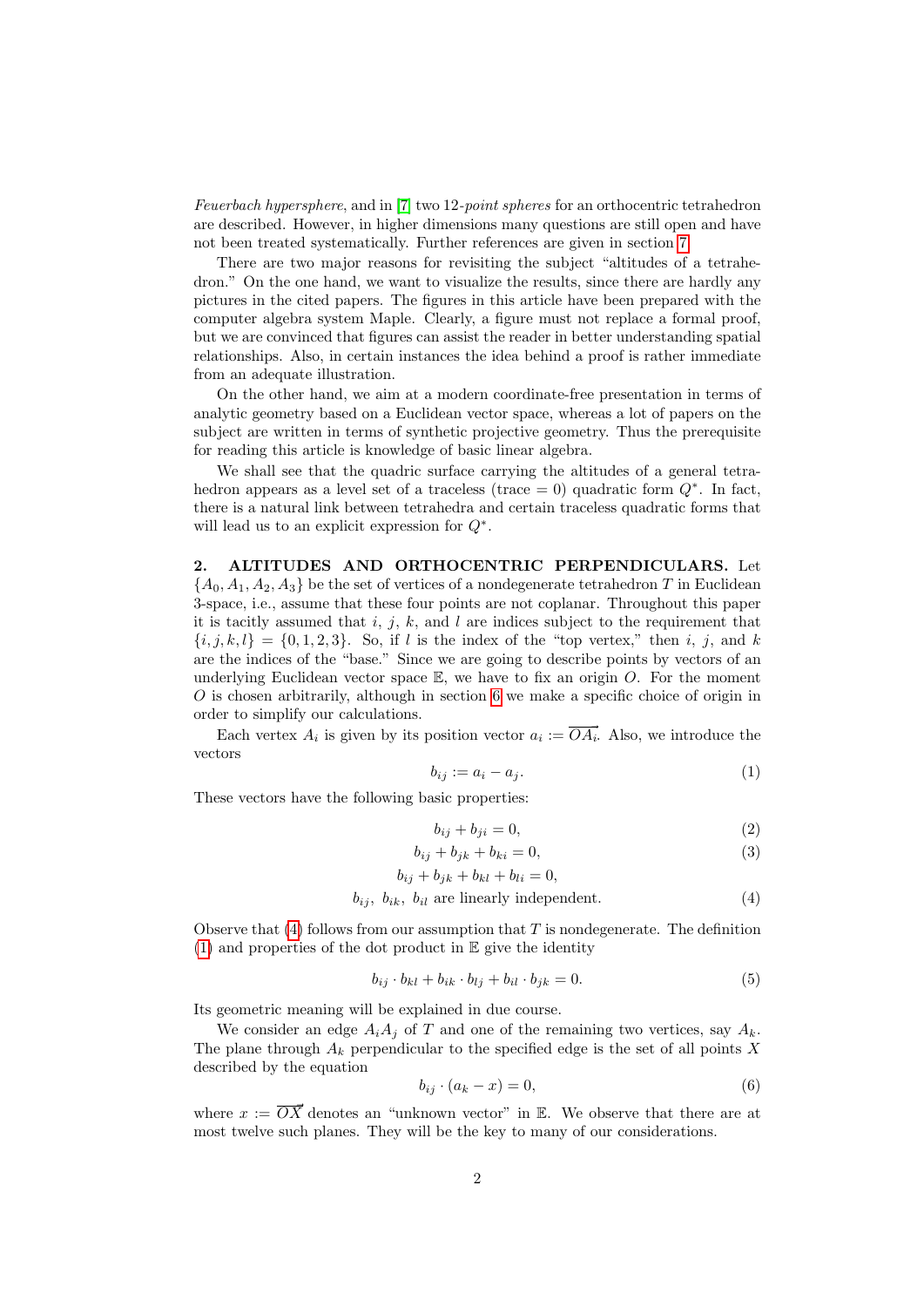We write  $h_l$  for the altitude of T passing through  $A_l$ . It lies in every plane through  $A_l$  that is perpendicular to the opposite face. Hence  $h_l$  lies in the three planes with equations

<span id="page-2-0"></span>
$$
b_{ij} \cdot (a_l - x) = 0, \n b_{jk} \cdot (a_l - x) = 0, \n b_{ki} \cdot (a_l - x) = 0.
$$
\n(7)

It follows from [\(4\)](#page-1-1) and [\(2\)](#page-1-1) that any two of these equations are linearly independent, whereas [\(3\)](#page-1-1) implies that all three equations are linearly dependent. Thus [\(7\)](#page-2-0) describes three different planes that meet at the altitude  $h_l$ , any two of which are already sufficient to determine  $h_l$ . Figure [1](#page-2-1) shows those planes through the altitude  $h_3$  that are perpendicular to  $A_0A_1$  and  $A_0A_2$ , respectively.

We now consider those uniquely determined planes through  $A_k$ ,  $A_i$ , and  $A_j$  that are parallel to the first, the second, and the third plane of [\(7\)](#page-2-0), respectively. This yields the linear system

<span id="page-2-2"></span>
$$
b_{ij} \cdot (a_k - x) = 0, \n b_{jk} \cdot (a_i - x) = 0, \n b_{ki} \cdot (a_j - x) = 0.
$$
\n(8)

Again, this system describes three planes that intersect in a line, since

<span id="page-2-5"></span>
$$
b_{ij} \cdot a_k + b_{jk} \cdot a_i + b_{ki} \cdot a_j = 0 \tag{9}
$$

follows from [\(1\)](#page-1-2), and  $(b_{ij} + b_{jk} + b_{ki}) \cdot x = 0 \cdot x = 0$  is immediate from [\(3\)](#page-1-1). Let us write  $n_l$  for the line given by [\(8\)](#page-2-2). (Two of these planes through  $n_3$  are drawn in Figure [1.](#page-2-1)) From its definition, the line  $n_l$  contains the orthocenter of the triangle with vertices  $A_i$ ,  $A_j$ , and  $A_k$ . Also, it is perpendicular to the plane of that triangle. We call  $n_l$  an *orthocentric perpendicular* of  $T$ .



<span id="page-2-3"></span><span id="page-2-1"></span>The altitude  $h_l$  and the perpendicular  $n_l$  are parallel, but in general they are not the same. However, we have the following result.

<span id="page-2-4"></span>**Theorem 1.** Each orthocentric perpendicular  $n_l$  meets every altitude  $h_i$  with  $i \neq l$ .

*Proof.* We read off from the second equation in [\(7\)](#page-2-0) (after interchanging i with l) and the second equation in [\(8\)](#page-2-2) that  $h_i$  and  $n_l$  are both contained in the plane with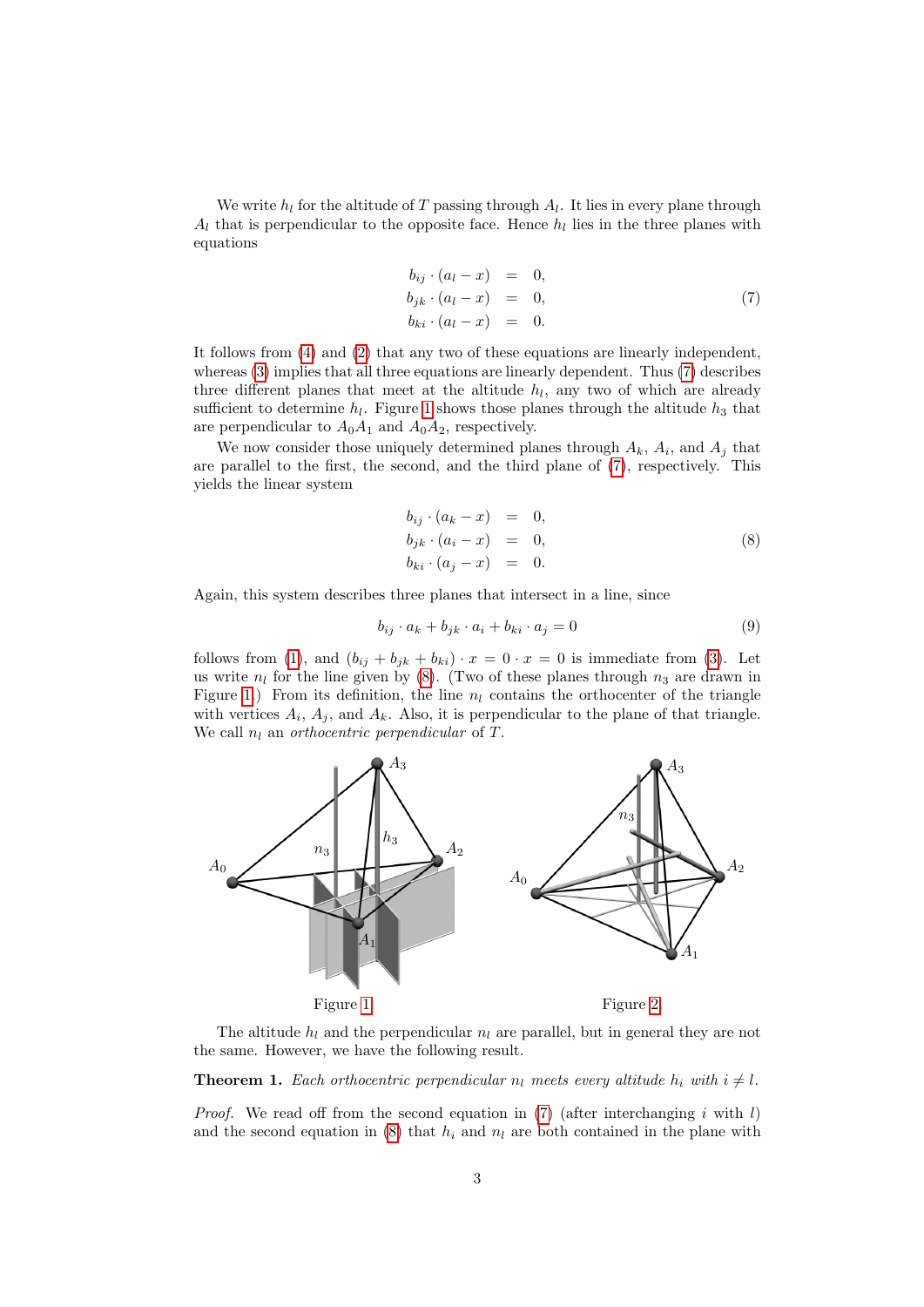equation  $b_{jk} \cdot (a_i-x) = 0$ . Furthermore, because  $h_i$  and  $n_l$  are orthogonal to different faces of the tetrahedron  $T$ , they cannot be parallel. As a result, the two lines have a point in common.

In Figure [2](#page-2-3) the line  $n_3$  meets three out of the four altitudes of  $T$ . Also, under orthogonal projection onto the plane  $A_0A_1A_2$  the line  $n_3$  is mapped to the orthocenter of the triangle with vertices  $A_0$ ,  $A_1$ ,  $A_2$ , and the altitudes  $h_0$ ,  $h_1$ , and  $h_2$  project to the altitudes of that triangle. We can see that the foot of  $h_3$  is on no altitude of the opposite triangle. Hence  $h_3$  does not meet any other altitude of the tetrahedron. So we can seek a criterion for deciding whether or not two altitudes meet at a point. It will be convenient to say that two lines (with or without a common point) are orthogonal if their direction vectors are orthogonal.

<span id="page-3-1"></span>**Theorem 2.** An altitude  $h_i$  meets an altitude  $h_j$  precisely when

<span id="page-3-0"></span>
$$
b_{kl} \cdot b_{ij} = 0 \tag{10}
$$

or, in other words, when the opposite edges  $A_kA_l$  and  $A_iA_j$  are orthogonal.

*Proof.* From  $(7)$ , the altitude  $h_i$  is described by the linear system

$$
b_{jk} \cdot (a_i - x) = 0,
$$
  

$$
b_{kl} \cdot (a_i - x) = 0,
$$

whereas  $h_j$  is determined by

$$
b_{kl} \cdot (a_j - x) = 0,
$$
  

$$
b_{li} \cdot (a_j - x) = 0.
$$

Now [\(10\)](#page-3-0) implies that  $b_{kl} \cdot a_i = b_{kl} \cdot a_j$ . So two of these four equations are the same. Hence  $h_i \cap h_j \neq \emptyset$ , for by [\(4\)](#page-1-1) the three planes given by those equations are not parallel to a line.

Conversely, let P be a common point of  $h_i$  and  $h_j$ . Put  $p = \overrightarrow{OP}$ . We infer from

$$
0 = 0 - 0 = b_{kl} \cdot (a_i - p) - b_{kl} \cdot (a_j - p) = b_{kl} \cdot b_{ij}
$$

that [\(10\)](#page-3-0) is satisfied.  $\square$ 

By symmetry, condition [\(10\)](#page-3-0) is also necessary and sufficient for the altitudes  $h_k$ and  $h_l$  to have a point in common. Hence, if two altitudes intersect, then so do the other two. Moreover, the reader will easily verify that [\(10\)](#page-3-0),  $n_i \cap n_j \neq \emptyset$ , and  $n_k \cap n_l \neq \emptyset$  are mutually equivalent.

At a first glance the following result may be somewhat surprising:

<span id="page-3-2"></span>Theorem 3. If one altitude meets two other altitudes then all altitudes are concurrent.

*Proof.* Suppose that  $h_i$  meets  $h_j$  and  $h_k$ . Then [\(10\)](#page-3-0) implies  $b_{kl} \cdot b_{ij} = b_{jl} \cdot b_{ik} = 0$  and [\(5\)](#page-1-3) shows that  $b_{il} \cdot b_{jk} = 0$ , i.e.,  $h_i$  meets also  $h_l$ . By Theorem [2,](#page-3-1) any two altitudes intersect. Clearly, the four altitudes are not coplanar. So they have a common point.  $\Box$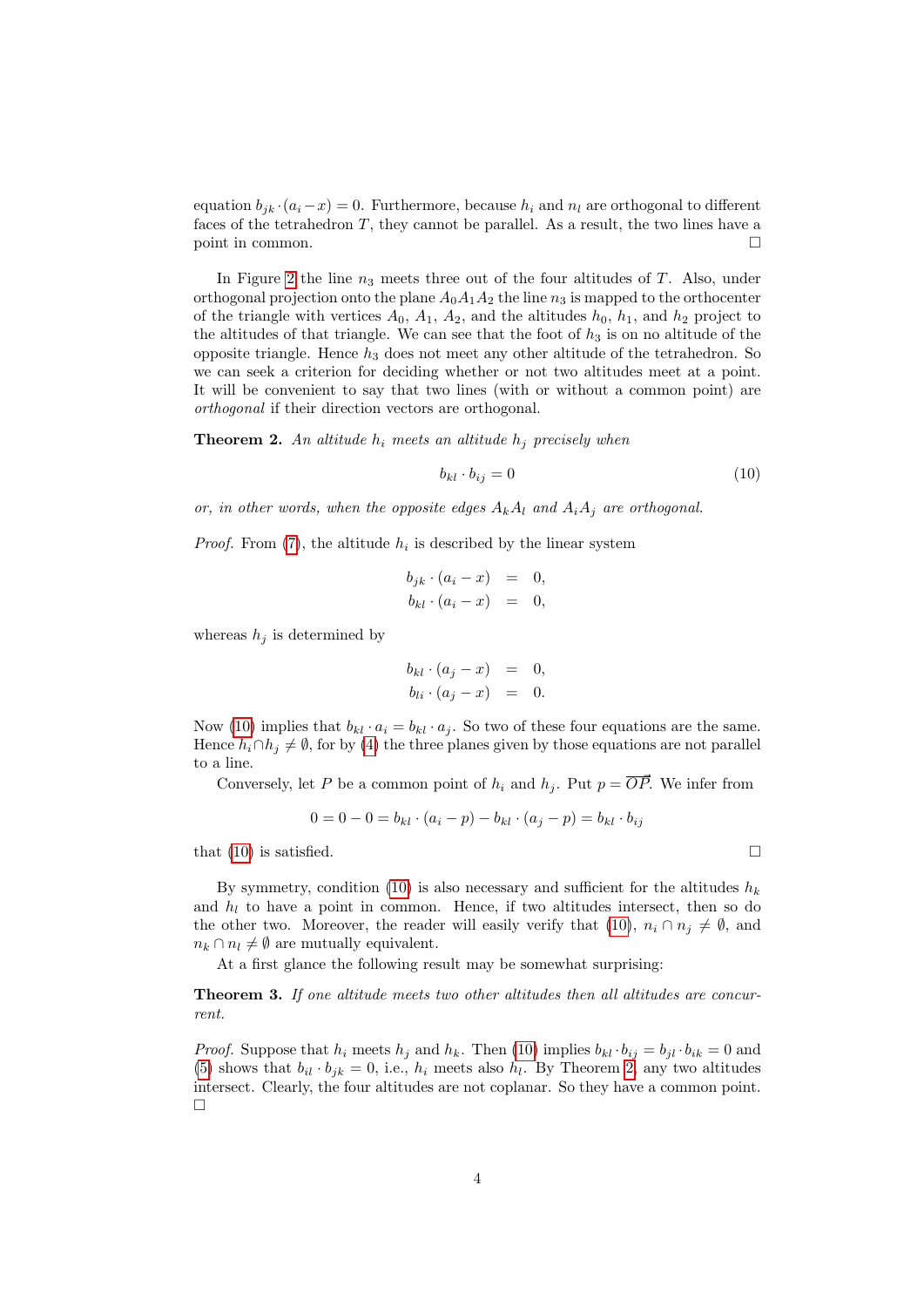A tetrahedron with exactly one pair of opposite orthogonal edges is called semi*orthocentric*. Figure [3](#page-4-1) shows such a tetrahedron  $(A_0A_3 \perp A_1A_2)$ . Observe that the foot of  $h_3$  is on exactly one altitude of the opposite triangle. In Figure [4,](#page-4-2) however, all four altitudes are concurrent at a point. Such a tetrahedron is said to be orthocentric, the orthocenter being the point where the altitudes meet. In an orthocentric tetrahedron every edge is orthogonal to its opposite edge. Furthermore, each altitude  $h_i$  coincides with the orthocentric perpendicular  $n_i$ .



<span id="page-4-1"></span>We refer to [\[1,](#page-13-5) p. 371], [\[6\]](#page-13-6), and [\[9\]](#page-13-7) for other proofs of Theorems [1,](#page-2-4) [2,](#page-3-1) and [3.](#page-3-2)

<span id="page-4-0"></span>3. THE MONGE POINT OF A TETRAHEDRON. For an orthocentric tetrahedron the intersection of all planes given by [\(6\)](#page-1-4) is its orthocenter. However, we focus on an arbitrary tetrahedron  $T$ . Then among the planes  $(6)$  there are two that are perpendicular to  $A_i A_j$  and pass through  $A_k$  and  $A_l$ , respectively. These two planes are either identical or disjoint. (In Figure [1](#page-2-1) two such pairs of parallel planes can be seen.) In either case their *midplane* is the plane with equation

<span id="page-4-3"></span><span id="page-4-2"></span>
$$
b_{ij} \cdot (a_k + a_l - 2x) = 0. \tag{11}
$$

This midplane is orthogonal to the edge  $A_iA_j$ , and it passes through the midpoint of the opposite edge  $A_kA_l$  rather than the midpoint of the edge  $A_iA_j$ , as the perpendicular bisector of  $A_iA_j$  does. In general, the midplane [\(11\)](#page-4-3) is therfore not the perpendicular bisector of the edge  $A_i A_j$ . The equation of that plane is given in equation [\(13\)](#page-6-1). The tetrahedron  $T$  has six midplanes.

Now for an arbitrary tetrahedron  $T$  there will be no orthocenter, but  $T$  will have a point discovered by Gaspard Monge (1746–1818) that is now called its Monge point. The construction of this point goes as follows:

<span id="page-4-4"></span>Theorem 4. All six midplanes of a tetrahedron are concurrent at a point.

*Proof.* From [\(4\)](#page-1-1) we know that the vectors  $b_{01}$ ,  $b_{02}$ , and  $b_{03}$  are linearly independent. Hence there exists a unique common point, say  $M$ , of the (mutually nonparallel) planes whose equations are

<span id="page-4-5"></span>
$$
b_{01} \cdot (a_2 + a_3 - 2x) = 0,
$$
  
\n
$$
b_{02} \cdot (a_1 + a_3 - 2x) = 0,
$$
  
\n
$$
b_{03} \cdot (a_1 + a_2 - 2x) = 0.
$$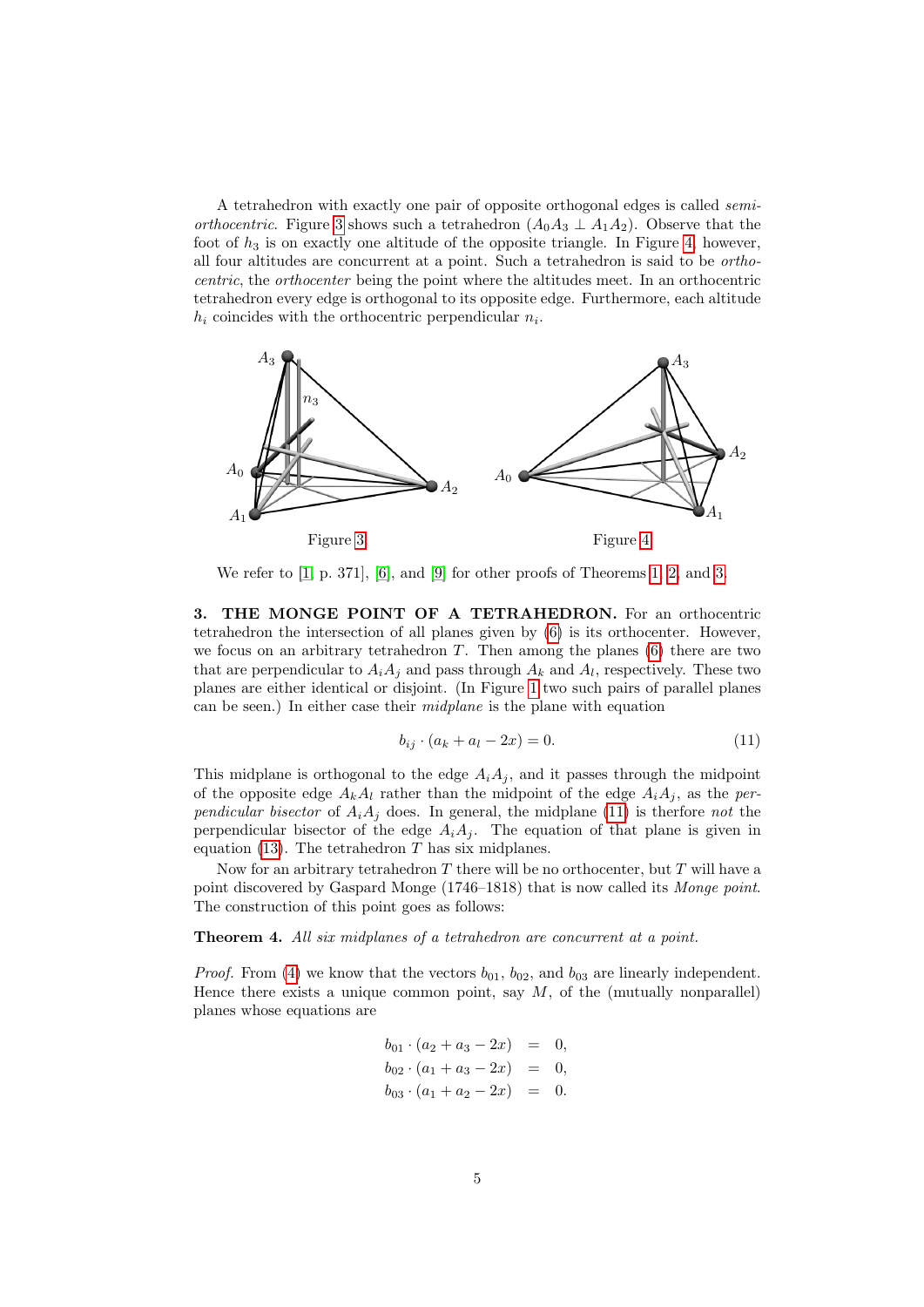We subtract the first equation from the second and obtain

$$
0 = b_{02} \cdot a_1 - b_{01} \cdot a_2 + (b_{02} - b_{01}) \cdot (a_3 - 2x)
$$
  
=  $b_{02} \cdot a_1 + b_{10} \cdot a_2 + b_{12} \cdot (a_3 - 2x)$   
=  $b_{12} \cdot (a_0 + a_3 - 2x)$ ,

where we have used equations [\(2\)](#page-1-1), [\(3\)](#page-1-1), and [\(9\)](#page-2-5). So M lies in the midplane that is perpendicular to the edge  $A_1A_2$ . A similar calculation shows that M belongs to the remaining midplanes as well.

Figure [5](#page-5-0) displays a tetrahedron and its Monge point  $M$ . It lies on that line of the plane spanned by the parallel lines  $h_i$  and  $n_i$  which is equidistant from both; one such line (dotted) is illustrated for  $i = 3$ . If we deform T by "sliding" the vertex  $A_3$ down along the line  $h_3$ , holding all other vertices fixed, then the center of gravity of  $T$  remains an inner point of  $T$ , while the circumcenter of  $T$  approaches "negative infinity," since the radius of the circumscribed sphere of  $T$  tends to infinity. We shall see in section [4](#page-6-0) that the center of gravity of  $T$  is the midpoint of  $M$  and the circumcenter of  $T$ . Hence the Monge point  $M$  "moves up" along the dotted line. This gives Figure [6,](#page-5-1) in which the Monge point is exterior to the tetrahedron. For the proper choice of  $A_3$  we could also produce a tetrahedron whose the Monge point is incident with a face.



<span id="page-5-0"></span>Let  $m := \overline{OM}$  be the position vector of the Monge point M described in Theorem [4.](#page-4-4) Then [\(11\)](#page-4-3) implies that  $b_{ij} \cdot (a_k + a_l - 2m) = b_{kl} \cdot (a_i + a_j - 2m)$  and multiplying this out leads to the relation

<span id="page-5-1"></span>
$$
2a_i \cdot a_l - 2a_i \cdot m - 2a_l \cdot m = 2a_j \cdot a_k - 2a_k \cdot m - 2a_j \cdot m,
$$

which is equivalent to

$$
(a_i - m) \cdot (a_l - m) = (a_j - m) \cdot (a_k - m). \tag{12}
$$

This pretty equation illustrates in another way the special role of the point M.

Clearly, if all altitudes of  $T$  are concurrent, then the Monge point  $M$  is their point of intersection. This is one rationale for the assertion that the Monge point serves as a substitute for the "missing orthocenter" of a general tetrahedron.

We sketch the definition of the Monge point in a more general context in order to illustrate that the orthocenter of a triangle can be considered as its Monge point. An *n*-simplex S in *n*-dimensional Euclidean space has  $n + 1$  vertices. For each edge there is a unique hyperplane that is perpendicular to that edge and that contains the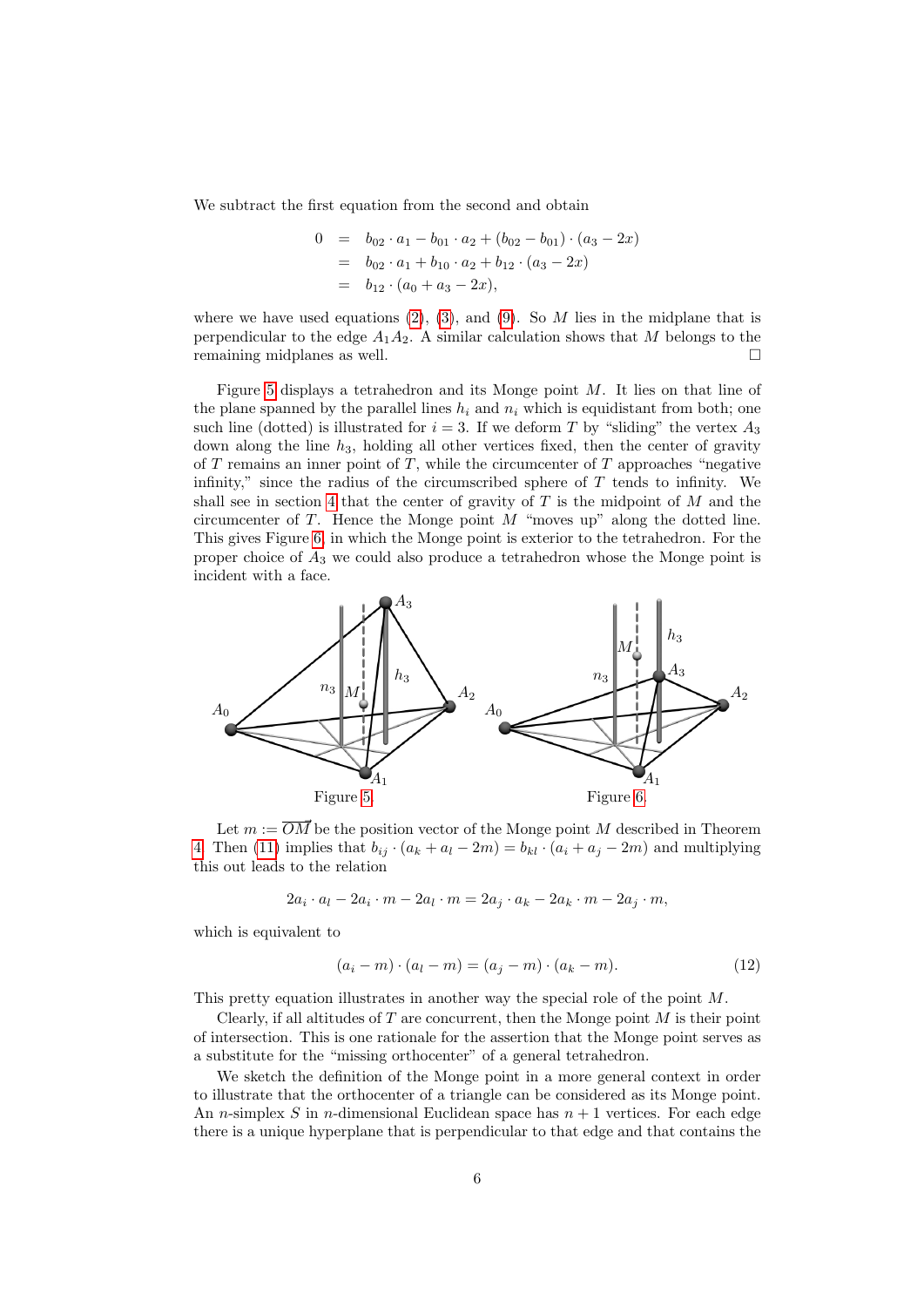center of gravity of the  $n - 1$  "opposite vertices," i.e., the vertices not on the given edge. There are  $\binom{n+1}{2}$  such hyperplanes, and they have a point in common—the Monge point of the *n*-simplex (see [\[17\]](#page-13-3) or [\[20\]](#page-13-1)). For  $n = 3$  (tetrahedron) this is in accordance with Theorem [4,](#page-4-4) since each edge has two opposite vertices whose center of gravity is just their midpoint. For  $n = 2$  (triangle) each edge has a single opposite vertex that is its own center of gravity. In this situation, the three altitudes of the triangle replace the hyperplanes from the general case, and their common point (the orthocenter) coincides with the Monge point.

<span id="page-6-0"></span>4. THE EULER LINE IN SPACE. We consider the circumcenter  $C$ , the center of gravity  $G$ , and the Monge point  $M$  of the tetrahedron  $T$  with vertex set  ${A_0, A_1, A_2, A_3}.$  An equation

<span id="page-6-1"></span>
$$
b_{ij} \cdot (a_i + a_j - 2x) = 0 \tag{13}
$$

describes the perpendicular bisector of the edge  $A_iA_j$ , so that  $\overline{OC}$  is the only solution of the linear system of all six equations [\(13\)](#page-6-1).

If we fix indices i and j, then the midplane of the planes represented by  $(11)$  and [\(13\)](#page-6-1) has an equation of the form

<span id="page-6-2"></span>
$$
b_{ij} \cdot (a_i + a_j + a_k + a_l - 4x) = 0. \tag{14}
$$

This plane contains the midpoint of the segment  $CM$ . From  $(4)$  we know that there are three linearly independent vectors among the  $b_{ij}$ , whence the only solution of the linear system comprising all equations [\(14\)](#page-6-2) is

$$
\overrightarrow{OG} = \frac{1}{4}(a_i + a_j + a_k + a_l).
$$

This means that the center of gravity is the midpoint of the segment CM. In other words, whenever two of the points  $G, C$ , and M are different, their join can be considered as an analog of the Euler line in 3-space. (We remind the reader that the Euler line of a triangle contains the center of gravity, the circumcenter, and orthocenter of the given triangle.)

We add in passing that in the *n*-dimensional setting there is also an Euler line: the center of gravity divides the segment formed by the circumcenter and the Monge point internally in the ratio 2 :  $(n-1)$  (see [\[17\]](#page-13-3) or [\[20\]](#page-13-1)). This explains why in the plane (orthocenter  $=$  Monge point) the ratio on the Euler line is 2 : 1, whereas in three dimensions it is 2 : 2.

<span id="page-6-3"></span>**5. TRACELESS QUADRATIC FORMS.** If  $Q : \mathbb{E} \to \mathbb{R}$  is a nonzero quadratic form and  $\rho$  in R is a constant, then  $Q(x) = \rho$  is an equation of a (possibly degenerate) quadric surface that is symmetric with respect to the origin  $O$ . We refer to [\[12\]](#page-13-8) for basic properties of quadrics and quadratic forms.

By the polarization formula, a quadratic form  $Q : \mathbb{E} \to \mathbb{R}$  gives rise to a symmetric bilinear form  $f : \mathbb{E} \times \mathbb{E} \to \mathbb{R}$ ,

$$
f(v, w) = \frac{1}{2} (Q(v + w) - Q(v) - Q(w)),
$$

with the property  $Q(v) = f(v, v)$  for all vectors v in E. This function f is called the polar form of Q.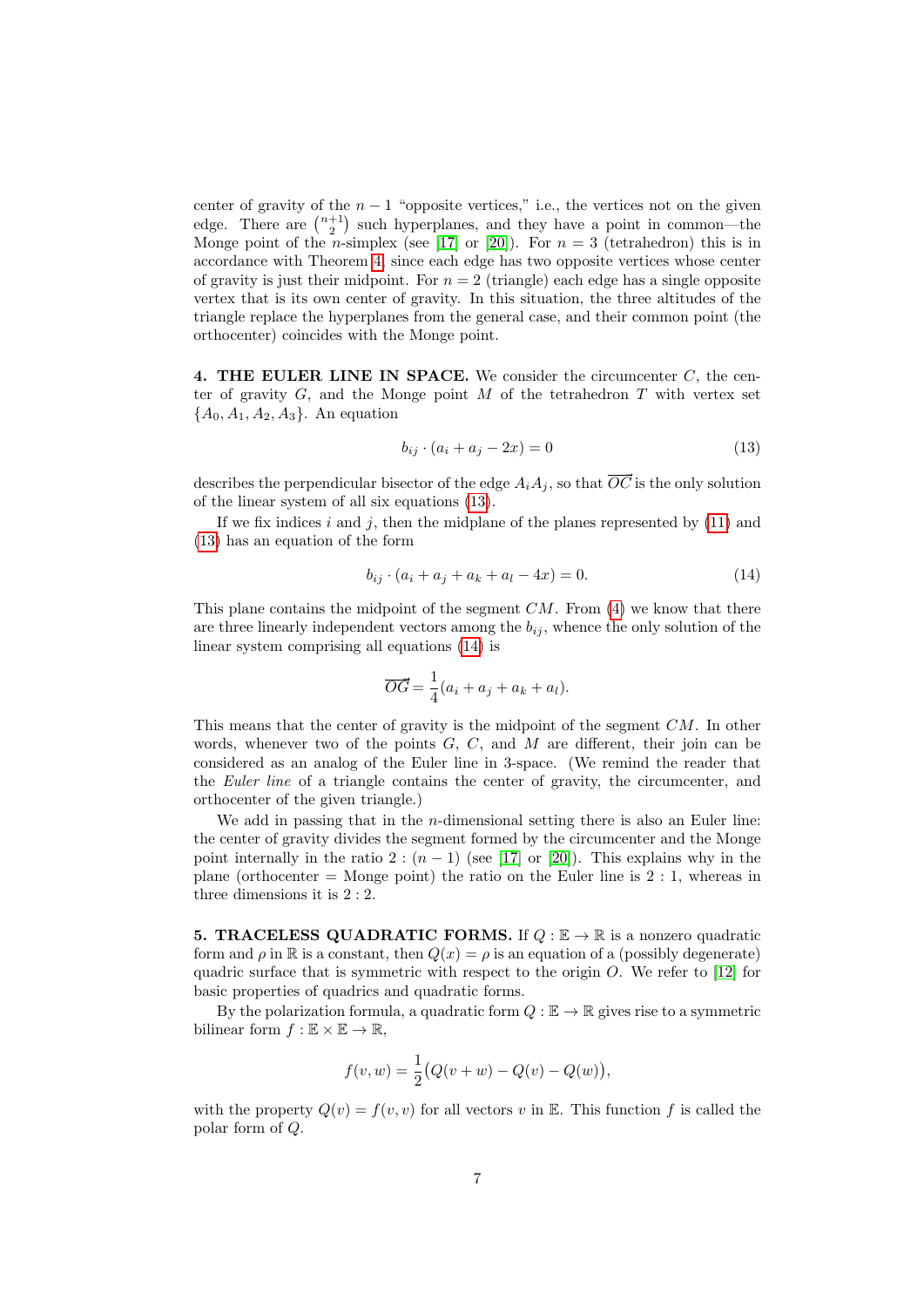Let  $\{e_1, e_2, e_3\}$  be an orthonormal basis of E. Then each vector x is uniquely determined by its Cartesian coordinates  $(\xi_1, \xi_2, \xi_3)$  in  $\mathbb{R}^3$ , viz.,  $x = \xi_1 e_1 + \xi_2 e_2 + \xi_3 e_3$ . The symmetric 3-by-3 matrix  $\Sigma = (\sigma_{rs}) := (f(e_r, e_s))$  allows us to express Q in terms of coordinates in the form

$$
Q(x) = \sum_{r,s=1}^{3} \sigma_{rs} \xi_r \xi_s.
$$

If we change to another orthonormal basis, then  $\Sigma$  changes to a congruent matrix  $\Sigma' = \Omega^{\mathrm{T}} \Sigma \Omega$ , where  $\Omega$  is an orthogonal matrix and  $\Omega^{\mathrm{T}}$  denotes the transpose of  $\Omega$ . As  $\Omega$  is orthogonal, we have  $\Omega^T = \Omega^{-1}$ . The matrices  $\Sigma$  and  $\Sigma'$  are thus similar. It is well known that similar matrices have the same trace. So it makes sense to speak of the trace tr Q of a quadratic form  $Q$ , as long as we restrict ourselves to orthonormal bases.

Consider, for example, arbitrary vectors  $c$  and  $d$  of  $E$  with Cartesian coordinates  $(\gamma_1, \gamma_2, \gamma_3)$  and  $(\delta_1, \delta_2, \delta_3)$ , respectively, and the quadratic form

<span id="page-7-0"></span>
$$
x \mapsto (x \cdot c)(x \cdot d). \tag{15}
$$

The  $(r, s)$ -entry of its matrix equals  $\frac{1}{2}(\gamma_r \delta_s + \gamma_s \delta_r)$ , whence the trace of [\(15\)](#page-7-0) is

<span id="page-7-4"></span>
$$
\gamma_1 \delta_1 + \gamma_2 \delta_2 + \gamma_3 \delta_3 = c \cdot d. \tag{16}
$$

We are particularly interested in quadratic forms with trace zero or, in other words, traceless quadratic forms. If Q is an arbitrary quadratic form on  $E$  then, by transformation on principal axes, there exists an orthonormal basis  $\{e_1, e_2, e_3\}$  of E with respect to which

<span id="page-7-3"></span>
$$
Q(x) = \sigma_{11}\xi_1^2 + \sigma_{22}\xi_2^2 + \sigma_{33}\xi_3^2. \tag{17}
$$

Suppose now that  $\operatorname{tr} Q = 0$ . Hence

<span id="page-7-1"></span>
$$
\text{tr}\,Q = \sigma_{11} + \sigma_{22} + \sigma_{33} = 0\tag{18}
$$

and there are several cases to consider. These depend on the rank of Q, meaning the rank of any associated matrix.

Case 1: rank  $Q \leq 1$ . Then at most one coefficient  $\sigma_{rr}$  is nonzero and [\(18\)](#page-7-1) shows that  $\sigma_{11} = \sigma_{22} = \sigma_{33} = 0$ , i.e., Q is the zero-form.

Case 2: rank  $Q = 2$ . Then the basis can be chosen in such a way that  $\sigma_{33} = 0$ . This means that  $\sigma_{22} = -\sigma_{11} \neq 0$  and  $Q(x) = \sigma_{11}(\xi_1 - \xi_2)(\xi_1 + \xi_2)$ . Consequently,  $Q(x) = 0$  describes a pair of orthogonal planes with equations  $\xi_1 = \xi_2$  and  $\xi_1 = -\xi_2$ , respectively.

Case 3: rank  $Q = 3$ . Then Q is indefinite by [\(18\)](#page-7-1) and  $Q(x) = 0$  is the equation of a quadratic cone (with vertex at the origin) that is called an equilateral cone. Its generators (i.e., the lines entirely contained in the cone) have the following remarkable property (see [\[25,](#page-14-2) p. 293, Ex. 19]):

<span id="page-7-2"></span>**Theorem 5.** If g is a generator of an equilateral cone, then there are generators  $g_1$ and  $g_2$  of the cone such that g,  $g_1$ , and  $g_2$  are mutually orthogonal.

*Proof.* As earlier, let the cone be given in the form  $Q(x) = 0$ , where Q is a traceless quadratic form of rank 3. Choose  $e_3$  to be a unit vector in the direction of the generator g. Also, let  $\{e_1, e_2\}$  be an orthonormal basis of  $g^{\perp}$  (the orthogonal complement of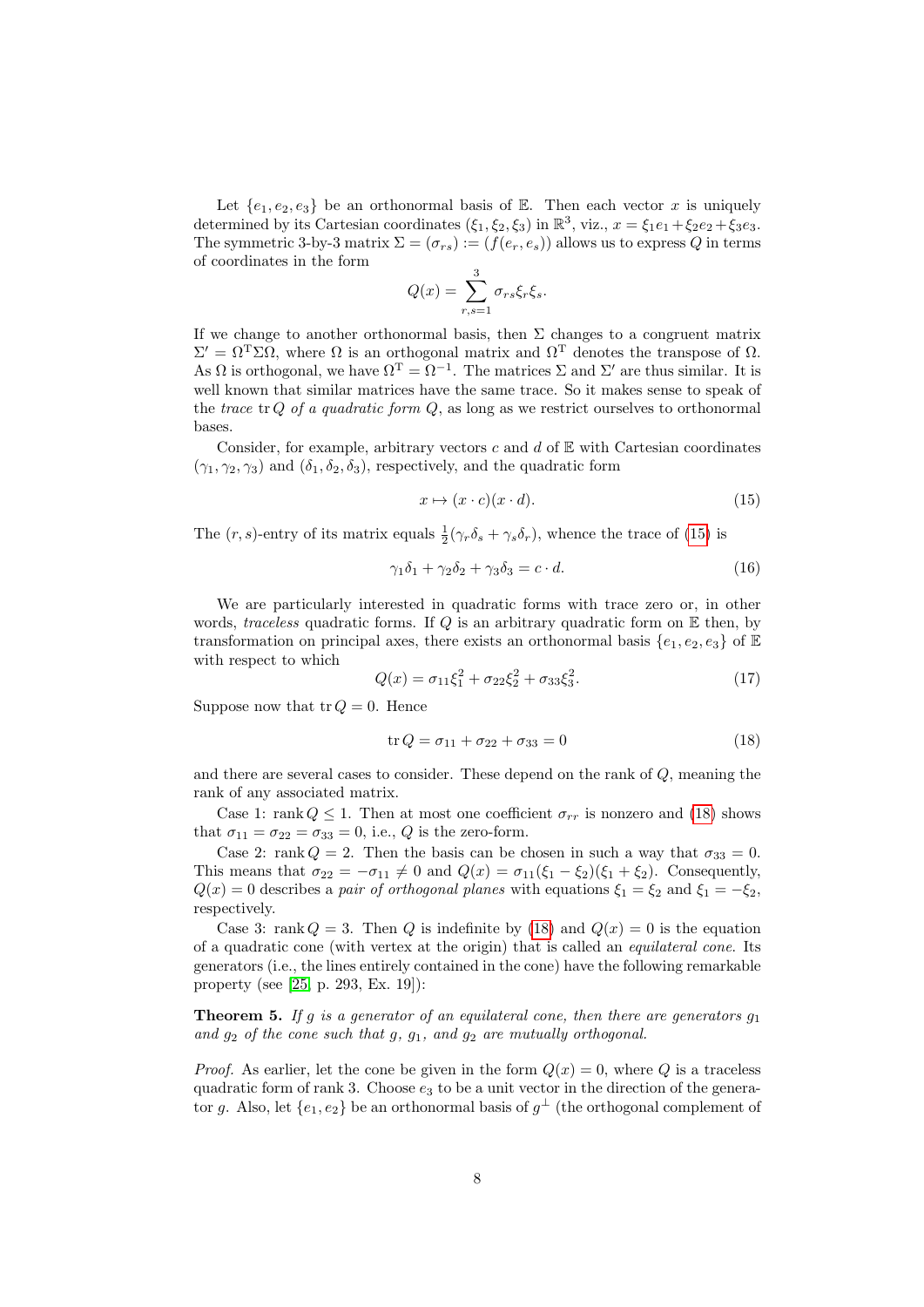g) giving the principal axes of Q restricted to  $g^{\perp}$ . Then the matrix of the associated polar form f reads

$$
\left(\begin{array}{ccc}\n\sigma_{11} & 0 & \sigma_{13} \\
0 & \sigma_{22} & \sigma_{23} \\
\sigma_{31} & \sigma_{32} & 0\n\end{array}\right)
$$

and rank  $Q = 3$  implies that  $\sigma_{11} = -\sigma_{22} \neq 0$ . We infer that the plane  $g^{\perp}$  meets the cone in the orthogonal lines  $g_1 := \mathbb{R}(e_1 + e_2)$  and  $g_2 := \mathbb{R}(e_1 - e_2)$ .

We conclude that an equilateral cone carries infinitely many orthogonal tripods. Figure [7](#page-8-0) shows an equilateral cone, some of its orthogonal tripods (one in white, the others in black), and the principal axes.





<span id="page-8-1"></span>

<span id="page-8-0"></span>Theorem [5](#page-7-2) can be transferred to a result in the plane as follows: Choose any orthogonal tripod on the cone and a plane that meets the legs of the tripod in distinct points, say  $L_1, L_2$ , and  $L_3$  (see Figure [8\)](#page-8-1). Hence  $\{O, L_1, L_2, L_3\}$  determines a so-called trirectangular tetrahedron. The edges  $OL_1$ ,  $OL_2$ , and  $OL_3$  are at the same time altitudes of this tetrahedron, and O is its orthocenter. Therefore the orthocentric perpendicular of the triangle  $\Delta$  with vertices  $L_1$ ,  $L_2$ , and  $L_3$  runs through O or, said differently, the orthogonal projection of O onto the plane  $L_1L_2L_3$  is just the orthocenter of this triangle. It is also worth noting that  $\Delta$  is always an acute triangle. Consider, for example, the angle  $\varphi_1 = \angle L_2L_1L_3$ . From the law of Pythagoras we get

$$
\overline{L_1L_2}^2 + \overline{L_1L_3}^2 = \overline{OL_1}^2 + \overline{OL_2}^2 + \overline{OL_1}^2 + \overline{OL_3}^2 = \overline{L_2L_3}^2 + 2\overline{OL_1}^2.
$$

Now the cosine law, applied to  $\Delta$  and  $\varphi_1$ , implies that

$$
2\,\overline{OL_1}^2 = 2\,\overline{L_1L_2}\,\,\overline{L_1L_3}\,\cos\varphi_1.
$$

Since  $\overline{OL_1}$ ,  $\overline{L_1L_2}$ , and  $\overline{L_1L_3}$  are positive real numbers, so is  $\cos\varphi_1$ , i.e., we have an acute angle at  $L_1$ .

Let us turn back to the orthogonal tripods of an equilateral cone  $C$  with an equation  $Q(x) = 0$  given in coordinates according to [\(17\)](#page-7-3) and [\(18\)](#page-7-1); we may assume  $\sigma_{11}, \sigma_{22} > 0$  and  $\sigma_{33} < 0$ . We select a plane  $P : \xi_3 = \rho$ , where  $\rho \neq 0$ . Then P meets  $C$  along an ellipse  $E$ . This gives Figure [9:](#page-9-1) the infinitely many orthogonal tripods on the cone give rise to an infinite family of acute triangles that are inscribed in  $E$ . Furthermore, the center of  $E$  is the common orthocenter of all these triangles. Clearly, if the ellipse happens to be a circle  $(\sigma_{11} = \sigma_{22})$ , then all triangles will be equilateral.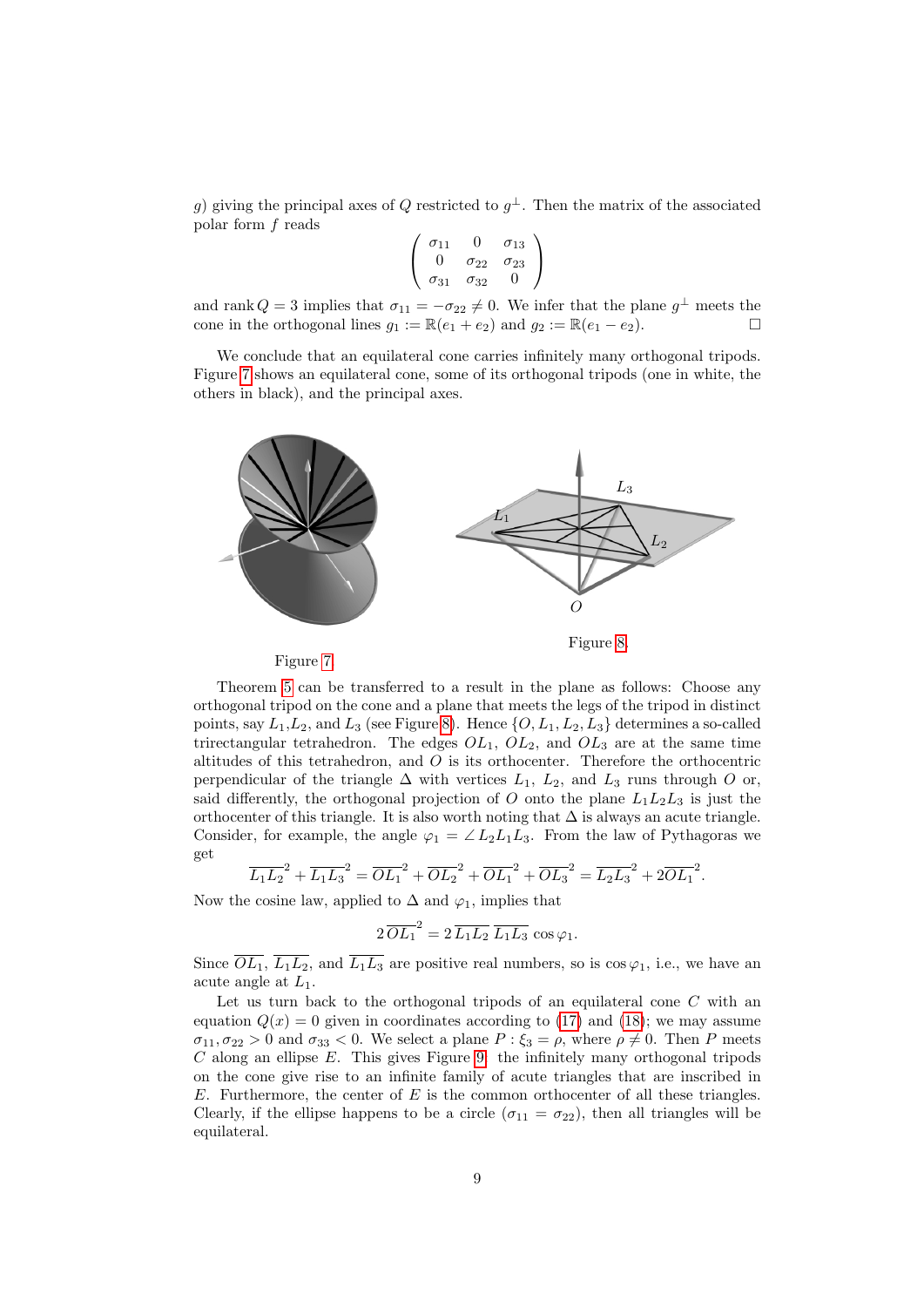

<span id="page-9-1"></span>Conversely, it is easily seen that every ellipse arises in this way as a planar section of an equilateral cone. Hence the problem of finding all triangles with the aforementioned properties always has infinitely many solutions. Such a problem is called a porism. The investigation of problems of this kind goes back to the French geometer J.V. Poncelet (1788–1867), and it is best understood in terms of projective geometry: the triangles under consideration are not only inscribed in the given ellipse but are also self-polar with respect to an elliptic polarity. It follows that the sides of the triangles are the tangents to another ellipse. The interested reader should consult [\[25,](#page-14-2) chaps. 4, 5].

<span id="page-9-0"></span>6. THE QUADRIC OF THE ALTITUDES. In this section we choose the Monge point  $M$  of a given tetrahedron  $T$  as the origin. This will simplify our calculations. Furthermore, we introduce the scalars

<span id="page-9-4"></span>
$$
\lambda_{ij} := a_i \cdot a_j \ (i \neq j). \tag{19}
$$

From the symmetry of the dot product we have  $\lambda_{ij} = \lambda_{ji}$ , but it is more important to notice that from  $m = \overline{MM} = 0$  and [\(12\)](#page-4-5) follows

<span id="page-9-3"></span>
$$
\lambda_{il} = \lambda_{jk};\tag{20}
$$

i.e., each  $\lambda_{ij}$  is equal to one of the numbers  $\lambda_{01}$ ,  $\lambda_{02}$ , or  $\lambda_{03}$ .

First, let us rewrite the condition from [\(10\)](#page-3-0) from Theorem [2.](#page-3-1) We see that the altitudes  $h_i$  and  $h_j$  meet at a point precisely when

<span id="page-9-2"></span>
$$
b_{kl} \cdot b_{ij} = (a_k - a_l) \cdot (a_i - a_j) = 2(\lambda_{ki} - \lambda_{li}) = 2(\lambda_{lj} - \lambda_{kj}) = 0.
$$
 (21)

Thus for a "generic" tetrahedron the scalars  $\lambda_{01}$ ,  $\lambda_{02}$ , and  $\lambda_{03}$  are distinct, for a semiorthocentric tetrahedron exactly two of them are identical, and for a tetrahedron to be orthocentric it is necessary and sufficient that  $\lambda_{01} = \lambda_{02} = \lambda_{03}$ .

Next, we look for quadratic forms on  $E$  that arise from T in a natural way. We start with the forms

$$
Q_{ijkl} : x \mapsto (x \cdot b_{ij})(x \cdot b_{kl}).
$$

Since M has been chosen as the origin, every quadric  $Q_{ijkl}(x) = 0$  is the union of two midplanes, namely, the planes with equations  $b_{ij} \cdot x = 0$  and  $b_{kl} \cdot x = 0$  (cf. [\(11\)](#page-4-3)).

The collection of all quadratic forms  $\mathbb{E} \to \mathbb{R}$  constitutes a real vector space Q isomorphic to the six-dimensional space of symmetric 3-by-3 matrices over  $\mathbb R$ . However, we are only interested in certain subspaces of  $\mathcal{Q}$ :

**Theorem 6.** The subspace S of Q that is spanned by all quadratic forms  $Q_{ijkl}$  has dimension two. The subspace  $\mathcal T$  of all traceless quadratic forms in  $\mathcal S$  is either oneor two-dimensional.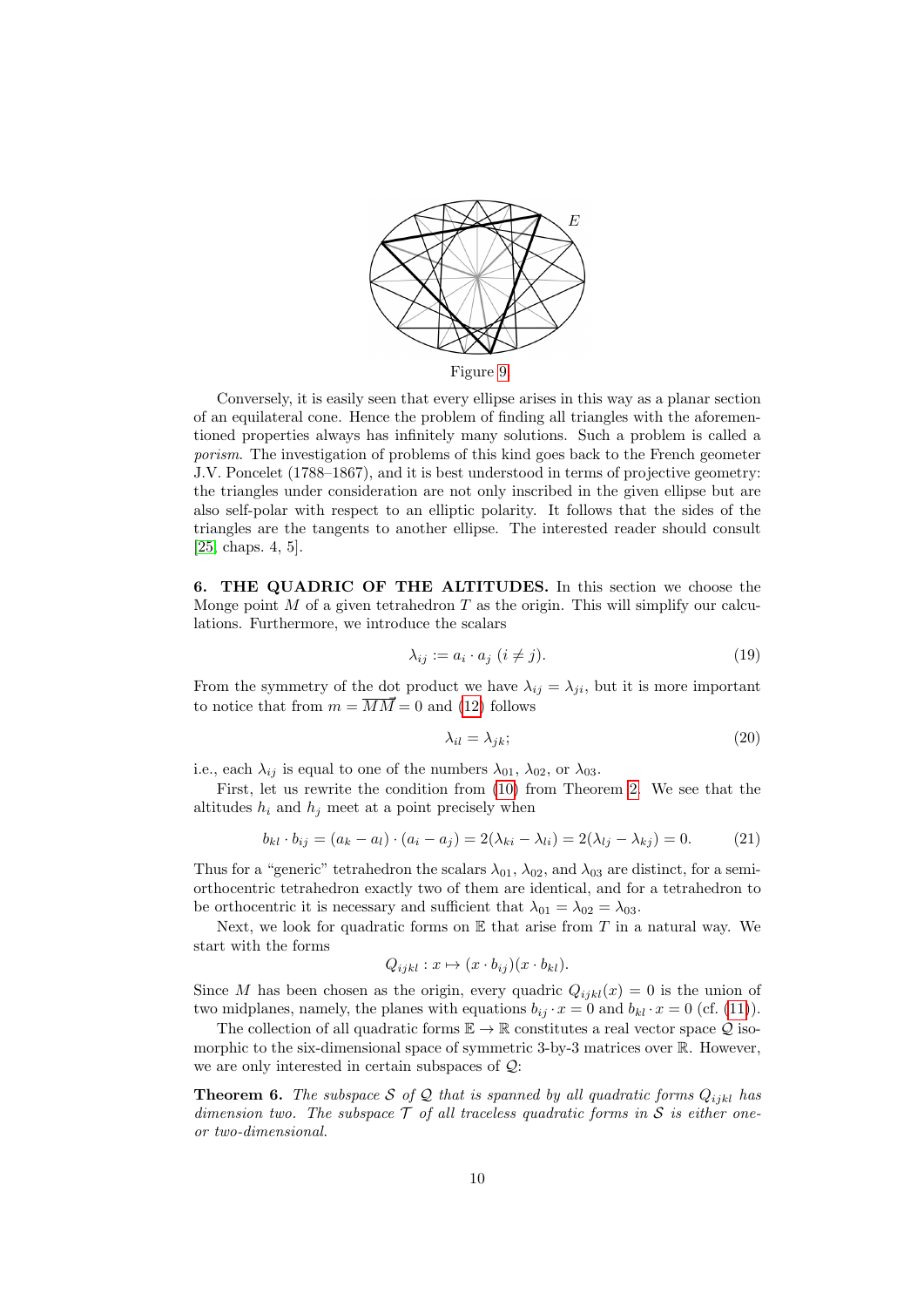*Proof.* By [\(2\)](#page-1-1),  $Q_{ijkl} = Q_{klij} = -Q_{jikl}$ . So each  $Q_{ijkl}$  is equal to  $\pm Q_{0123}$ ,  $\pm Q_{0231}$ , or  $\pm Q_{0312}$ . From [\(1\)](#page-1-2) and a straightforward calculation it follows that

<span id="page-10-0"></span>
$$
Q_{0123}(x) + Q_{0231}(x) + Q_{0312}(x) = 0
$$
\n(22)

for all x in E. We infer that S is generated by  $Q_{0123}$  and  $Q_{0231}$ . The midplanes perpendicular to  $b_{01}$ ,  $b_{23}$ ,  $b_{02}$ , and  $b_{13}$  are distinct. Hence we can find a vector v with  $Q_{0123}(v) \neq Q_{0231}(v) = 0$ . Since  $Q_{0123}$  is not proportional to  $Q_{0231}$ , dim  $S = 2$ .

The trace function is a nonzero linear form from  $\mathcal{Q}$  to  $\mathbb{R}$ ; its restriction to  $\mathcal{S}$  is either nonzero, in which case dim  $\mathcal{T} = 1$ , or zero, in which event  $\mathcal{T} = \mathcal{S}$  is twodimensional.

From [\(16\)](#page-7-4) and [\(21\)](#page-9-2) it follows that

<span id="page-10-1"></span>
$$
\text{tr}\,Q_{ijkl} = b_{ij} \cdot b_{kl} = 2(\lambda_{ki} - \lambda_{li}) = 2(\lambda_{lj} - \lambda_{kj}).\tag{23}
$$

We note in passing that  $(22)$  and  $(23)$  illustrate the meaning of equation  $(5)$ : it simply says that the zero form  $Q_{0123} + Q_{0231} + Q_{0312}$  has trace 0. In addition, [\(23\)](#page-10-1) implies that tr $Q_{ijkl} = 0$  is necessary and sufficient for the altitudes  $h_i$  and  $h_j$  to meet.

In particular, let us consider the quadratic form

<span id="page-10-4"></span>
$$
Q^* := \lambda_{01} Q_{0123} + \lambda_{02} Q_{0231} + \lambda_{03} Q_{0312}.
$$
 (24)

Equations [\(23\)](#page-10-1) and the symmetry conditions [\(20\)](#page-9-3) yield

<span id="page-10-5"></span>
$$
\operatorname{tr} Q^* = \lambda_{01}(2(\lambda_{02} - \lambda_{03})) + \lambda_{02}(2(\lambda_{03} - \lambda_{01})) + \lambda_{03}(2(\lambda_{01} - \lambda_{02})) = 0. \tag{25}
$$

We are now in a position to state our main results: Theorem [7](#page-10-2) states that the points on the altitudes satisfy the quadratic equation  $(26)$  if the Monge point M is chosen as the origin. However, it remains open here whether or not  $Q^*$  is identically zero. Thus equation [\(26\)](#page-10-3) may be trivial  $(0 = 0)$ . We shall see later that this is the case if and only if the tetrahedron  $T$  is orthocentric. Otherwise,  $(26)$  is the equation of a (possibly degenerate) quadric carrying the four altitudes. This will be shown in Theorem [8](#page-11-0) and the subsequent remarks.

<span id="page-10-2"></span>**Theorem 7.** Let P be a point on an altitude of a tetrahedron with Monge point  $M$ . Then  $p := \overrightarrow{MP}$  is a solution of the quadratic equation

<span id="page-10-3"></span>
$$
Q^*(x) = (\lambda_{01} - \lambda_{02})(\lambda_{02} - \lambda_{03})(\lambda_{03} - \lambda_{01}),
$$
\n(26)

where the quadratic form  $Q^*$  and the scalars  $\lambda_{ij}$  are given by [\(24\)](#page-10-4) and [\(19\)](#page-9-4), respectively.

*Proof.* If we apply a transposition on  $(0, 1, 2, 3)$ , then both sides of  $(26)$  are multiplied by  $-1$ , where we have to take into account the symmetry conditions [\(20\)](#page-9-3). So equa-tion [\(26\)](#page-10-3) remains unchanged, up to multiplication by  $\pm 1$ , under any permutation of  $(0, 1, 2, 3)$ . Therefore it is enough to establish that all p determined by points P on the altitude  $h_0$  satisfy [\(26\)](#page-10-3).

Formula [\(22\)](#page-10-0) shows that

<span id="page-10-6"></span>
$$
Q^* = -(\lambda_{03} - \lambda_{01})Q_{0123} + (\lambda_{02} - \lambda_{03})Q_{0231}.
$$
 (27)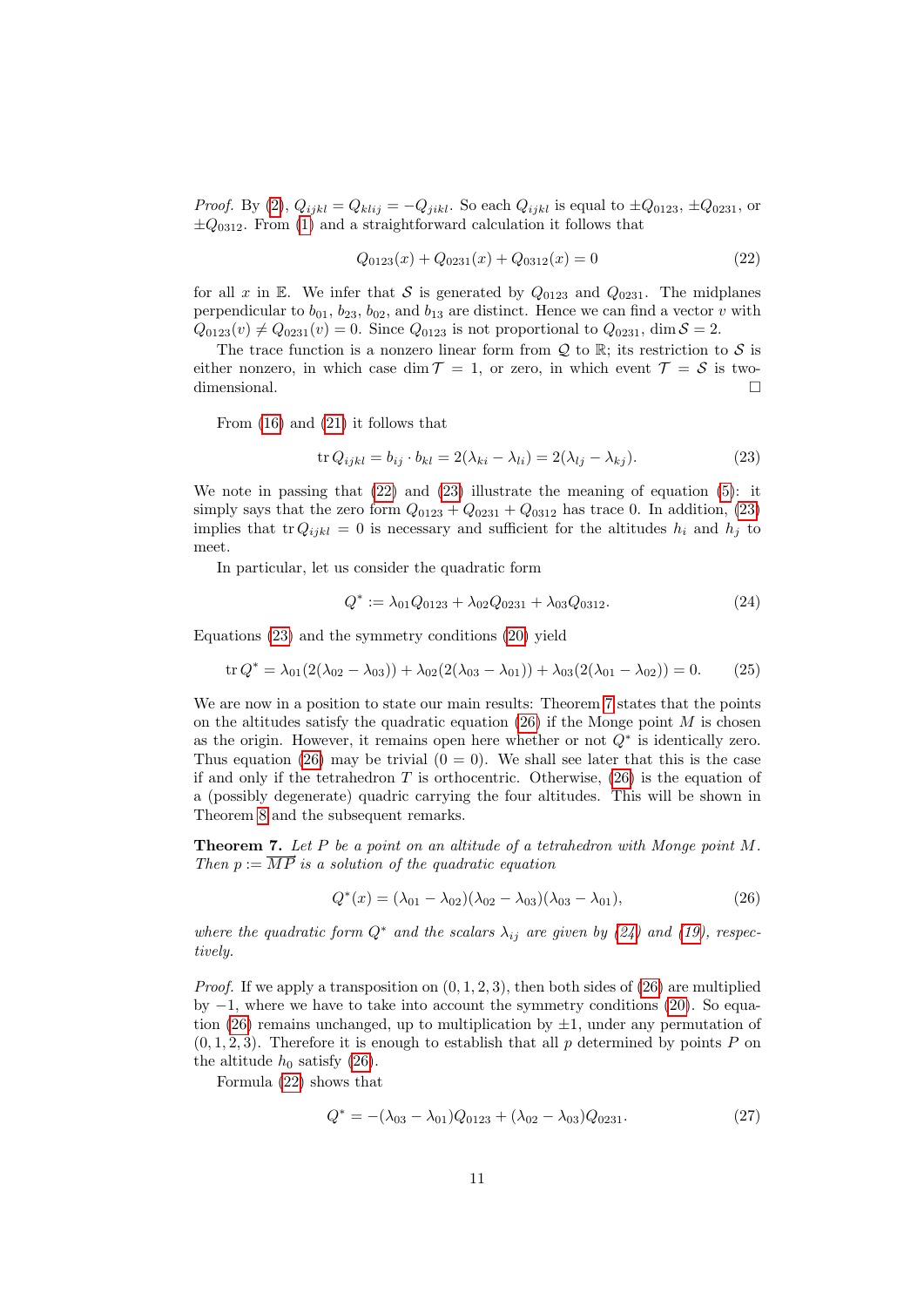Furthermore, [\(7\)](#page-2-0) implies that  $p \cdot b_{ij} = a_0 \cdot b_{ij} = \lambda_{0i} - \lambda_{0j}$  whenever  $i, j \neq 0$ . Hence

$$
Q^*(p) = -(\lambda_{03} - \lambda_{01})(p \cdot b_{01})(p \cdot b_{23}) + (\lambda_{02} - \lambda_{03})(p \cdot b_{02})(p \cdot b_{31})
$$
  
\n
$$
= -(\lambda_{03} - \lambda_{01})(p \cdot b_{01})(\lambda_{02} - \lambda_{03}) + (\lambda_{02} - \lambda_{03})(p \cdot b_{02})(\lambda_{03} - \lambda_{01})
$$
  
\n
$$
= (p \cdot b_{12})(\lambda_{02} - \lambda_{03})(\lambda_{03} - \lambda_{01})
$$
  
\n
$$
= (\lambda_{01} - \lambda_{02})(\lambda_{02} - \lambda_{03})(\lambda_{03} - \lambda_{01}),
$$

which completes the proof.  $\Box$ 

A hyperboloid is said to be *equilateral* if its asymptotic cone is equilateral. Recall that when  $Q(x) = \rho$  is an equation of a hyperboloid, then  $Q(x) = 0$  is an equation of its asymptotic cone.

<span id="page-11-0"></span>**Theorem 8.** If the four altitudes of a tetrahedron  $T$  are mutually skew, then they are four generators of an equilateral hyperboloid  $H$ . The Monge point  $M$  is the center of H.

*Proof.* Since the four altitudes are mutually skew, the scalars  $\lambda_{01}$ ,  $\lambda_{02}$ , and  $\lambda_{03}$  are distinct (see [\(21\)](#page-9-2)). Accordingly, the quadratic form  $Q^*$  assumes a nonzero value at each vertex of the tetrahedron, whence  $Q^*$  cannot be the zero form. We already know from [\(25\)](#page-10-5) that tr  $Q^* = 0$  and from section [5](#page-6-3) that rank  $Q^* \geq 2$ . We claim that rank  $Q^* = 3$ .

Assume to the contrary that rank  $Q^* = 2$ . Then  $Q^*(x) = 0$  would define a pair of orthogonal planes and [\(26\)](#page-10-3) would be the equation of a hyperbolic cylinder. However, the lines on a cylinder are parallel to each other, an absurdity.

Thus rank  $Q^* = 3$  and, since  $Q^*(v) = Q^*(-v)$  for all v in E, equation [\(26\)](#page-10-3) describes a quadric for which the Monge point is a center of symmetry, i.e., the reflection at the Monge point leaves the quadric surface invariant. Therefore it is an equilateral hyperboloid H whose asymptotic cone has equation  $Q^*(x) = 0$  and whose center is M. (It cannot be a hyperbolic paraboloid, because a paraboloid does not have a center of symmetry.)

Under the assumptions of Theorem [8,](#page-11-0) we have  $\text{tr } Q_{ijkl} \neq 0$  for every choice of indices. In this case  $\mathcal{T} = \mathbb{R}Q^*$  is a one-dimensional subspace of Q. Also, since there are lines on the quadric surface  $H$ , it is a hyperboloid of one sheet. The lines on such a quadric fall into two classes called *reguli*. Any two lines of the same regulus are skew, whereas each line  $q$  of either regulus meets all lines but one of the other regulus; this exceptional line is parallel to  $g$ . Hence the four altitudes are four lines belonging to the same regulus. By Theorem [1,](#page-2-4) each orthocentric perpendicular has three points in common with  $H$ , whence it is a line on this surface. This ensures that the four orthocentric perpendiculars belong to the other regulus, i.e., not to the one containing the altitudes. This is illustrated in Figure [10;](#page-12-1) however, only one orthocentric perpendicular is actually drawn. (On a hyperbolic paraboloid two distinct parallel lines do not exist. This demonstrates again that the quadric surface of the altitudes cannot be a hyperbolic paraboloid.)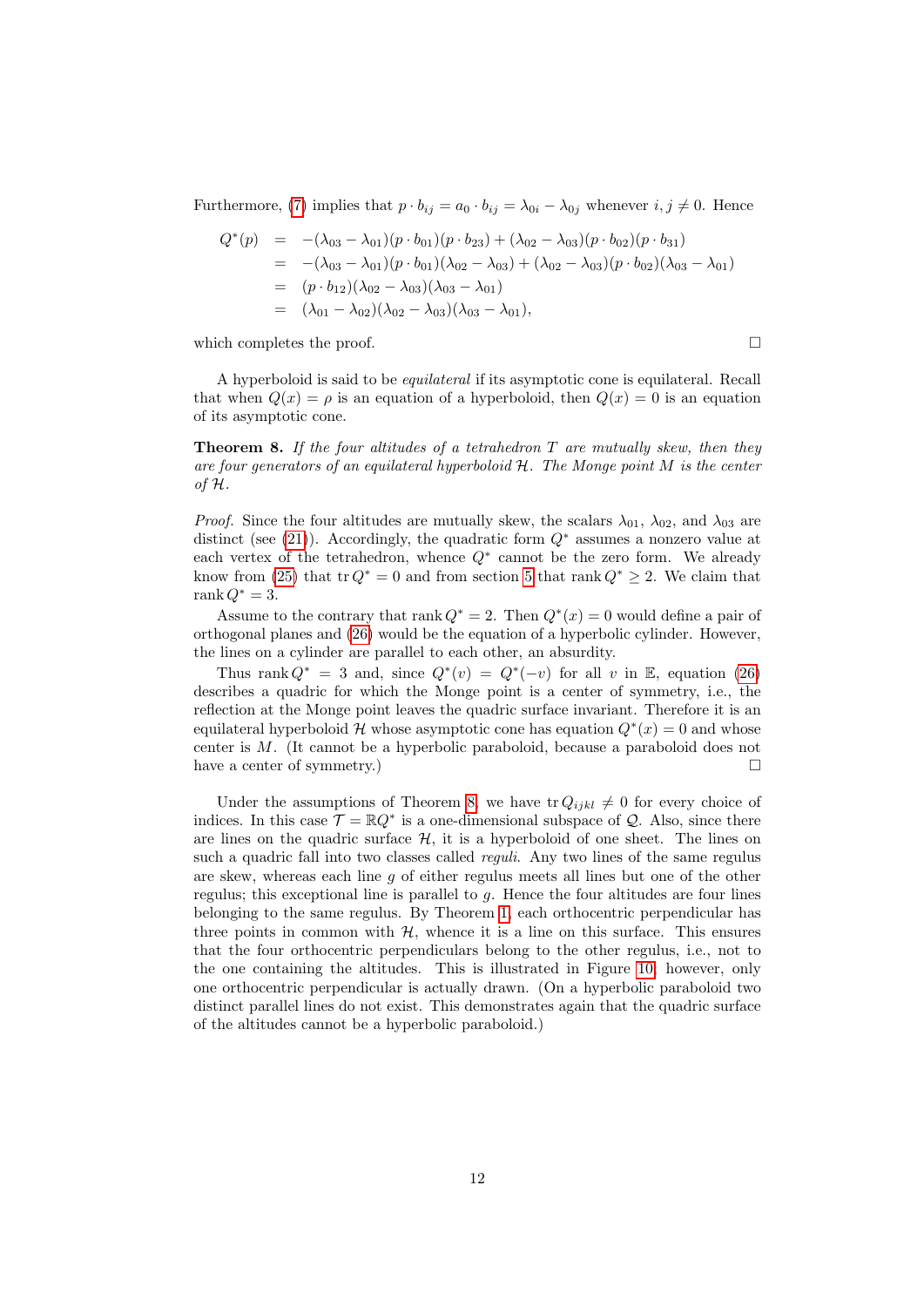

<span id="page-12-1"></span>Next, we consider the case that two altitudes meet. Let, for example,  $\lambda_{02} = \lambda_{03}$ . Then [\(27\)](#page-10-6) shows that [\(24\)](#page-10-4) simplifies to

<span id="page-12-3"></span><span id="page-12-2"></span>
$$
Q^* = (\lambda_{01} - \lambda_{03})Q_{0123}.
$$
\n(28)

If  $\lambda_{01} \neq \lambda_{03}$ , then tr  $Q_{0231} \neq 0$  and likewise tr  $Q_{0312} \neq 0$ . We infer that  $\mathcal{T} = \mathbb{R}Q^*$  $\mathbb{R}Q_{0123}$  is one-dimensional. Also, there is no orthocenter, but the tetrahedron T is semi-orthocentric. Furthermore, [\(26\)](#page-10-3) is the equation of a degenerate quadric surface formed by the orthogonal midplanes  $x \cdot b_{01} = 0$  and  $x \cdot b_{23} = 0$ . The first plane carries the altitudes  $h_2$  and  $h_3$  and the orthocentric perpendiculars  $n_2$  and  $n_3$ , whereas the second plane carries the lines  $h_0$ ,  $h_1$ ,  $n_0$ , and  $n_1$ . The Monge point is the midpoint of the intersection points  $h_0 \cap h_1 = n_2 \cap n_3$  and  $h_2 \cap h_3 = n_0 \cap n_1$ . The mutual position of these lines is portrayed in Figure [11.](#page-12-2)

Finally, suppose that all altitudes are concurrent. Therefore  $\lambda_{01} = \lambda_{02} = \lambda_{03}$  and all quadratic forms  $Q_{ijkl}$  are traceless. Then  $\mathcal{T} = \mathcal{S}$  is two-dimensional. In light of [\(28\)](#page-12-3), Q<sup>∗</sup> is a trivial quadratic form that does not deserve any attention. It is easily seen that the solution set of  $Q_{ijkl}(x) = 0$  contains all four altitudes, whence every equation  $Q(x) = 0$ , where Q in  $\mathcal{T} = \mathcal{S}$  is nonzero, includes all four altitudes in its solution locus.

<span id="page-12-0"></span>7. FINAL REMARKS AND FURTHER READING. If we are given an equilateral hyperboloid  $H$  of one sheet then any plane that is perpendicular to some generator g of  $\mathcal H$  meets the surface along an equilateral hyperbola or, if it is a tangent plane, along two orthogonal generators. This fact follows easily from Theorem [5](#page-7-2) and is depicted in Figure [12.](#page-12-4)



<span id="page-12-4"></span>Figure [12.](#page-12-4)

We remark that the hyperboloid of the altitudes (which is described in Theorem [8\)](#page-11-0) meets each plane of the tetrahedron  $T$  along an equilateral hyperbola. This is the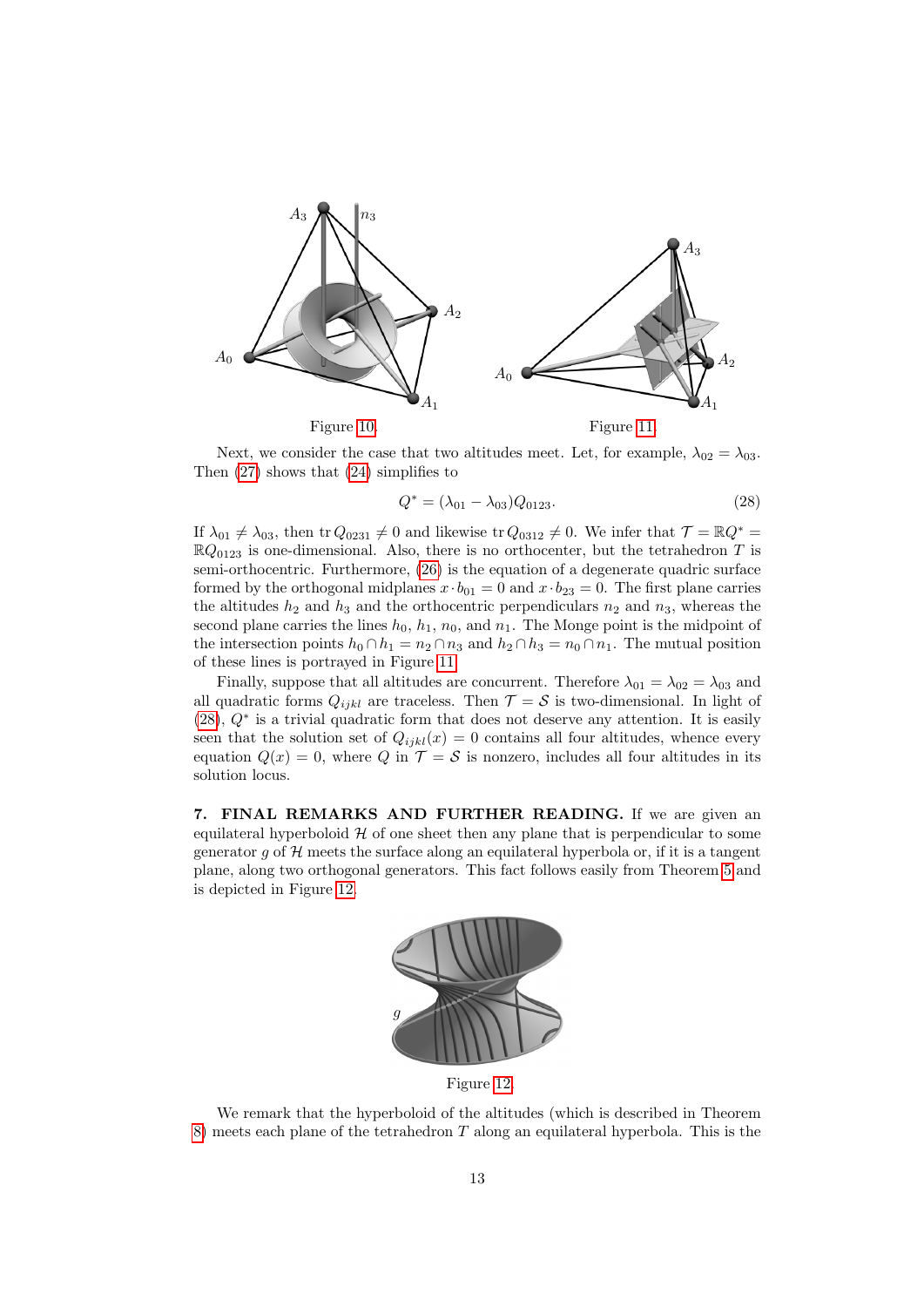result that a conic passing through a triangle and its orthocenter is an equilateral hyperbola [\[25,](#page-14-2) p. 172]. The quadric surface of the altitudes has a lot of further interesting properties (see [\[7\]](#page-13-0)).

Other recent publications dealing with the altitudes of a tetrahedron, the altitudes of simplexes in higher dimensional spaces, and other topics that are related to this circle of ideas are: [\[1,](#page-13-5) p. 371], [\[2\]](#page-13-9), [\[3\]](#page-13-10), [\[4\]](#page-13-11), [\[5\]](#page-13-12), [\[6\]](#page-13-6), [\[7\]](#page-13-0), [\[8\]](#page-13-13), [\[9\]](#page-13-7), [\[10\]](#page-13-4), [\[11\]](#page-13-14), [\[13\]](#page-13-15), [\[14\]](#page-13-16), [\[15\]](#page-13-17), [\[16\]](#page-13-18), [\[17\]](#page-13-3), [\[18\]](#page-13-19), [\[19\]](#page-13-20), [\[21\]](#page-13-21), [\[22,](#page-13-2) p. 376], [\[23\]](#page-14-3).

## References

- <span id="page-13-5"></span>[1] W.G. Boltjanski and I.M. Jaglom, Vektoren und ihre Anwendungen in der Geometrie, in Enzyklopädie der Elementarmathematik, P.S. Alexandroff, A.I. Markuschwitsch, and A.J. Chintschin, eds., vol. 4, VEB Dt. Verlag d. Wissenschaften, Berlin, 1969, pp. 295– 390.
- <span id="page-13-9"></span>[2] P. Couderc and A. Balliccioni, Premier Livre du Tétraèdre, Gauthier-Villars, Paris, 1935.
- <span id="page-13-10"></span>[3] N.A. Court, Notes on the orthocentric tetrahedron, Amer. Math. Monthly 41 (1934) 499–502.
- <span id="page-13-11"></span> $[4] \longrightarrow$ , Sur la géométrie du tétraèdre, Mathesis 51 (1937) 307–313.
- <span id="page-13-12"></span>[5] ——, On the theory of the tetrahedron, *Bull. Amer. Math. Soc.* **48** (1942) 583-589.
- <span id="page-13-6"></span> $[6]$  ——, The biratio of the altitudes of a tetrahedron, *Duke Math. J.* 13 (1946) 383–386.
- <span id="page-13-0"></span> $[7]$  ——, The tetrahedron and its altitudes, Scripta Math. 14 (1948) 85–97.
- <span id="page-13-13"></span>[8] ——, The semi-orthocentric tetrahedron, Amer. Math. Monthly 60 (1953) 306-310.
- <span id="page-13-7"></span>[9] ——–, Modern Pure Solid Geometry, 2nd. ed., Chelsea, New York, 1964.
- <span id="page-13-4"></span>[10] R. Fritsch, «Höhenschnittpunkte» für n-Simplizes, Elemente Math. 31 (1976) 1–8. correction, ibid. 128.
- <span id="page-13-14"></span>[11] L. Gerber, The altitudes of a simplex are associated, Math. Mag. 46 (1973) 155–157.
- <span id="page-13-8"></span>[12] K.W. Gruenberg and A.J. Weir, Linear Geometry, Springer-Verlag, New York, 1977.
- <span id="page-13-15"></span>[13] S.R. Mandan, Altitudes of a simplex in four dimensional space, Bull. Calcutta Math. Soc. Suppl. 50 (1958) 8–20.
- <span id="page-13-16"></span>[14] ——, Semi-orthocentric and orthogonal simplexes in a 4-space, *Bull. Calcutta Math.* Soc. Suppl. 50 (1958) 21–29.
- <span id="page-13-17"></span>[15] ——, Altitudes of a general simplex in 4-space, *Bull. Calcutta Math. Soc. Suppl.* 50 (1958) 34–41.
- <span id="page-13-18"></span>[16] ——–, Uni- and demi-orthocentric simplexes, J. Indian Math. Soc. 23 (1961) 169–184.
- <span id="page-13-3"></span>[17] ——, Altitudes of a simplex in *n*-space, *J. Aust. Math. Soc.* 2 (1962) 403-424.
- <span id="page-13-19"></span>[18] ——, Uni- and demi-orthocentric simplexes. II., *J. Indian Math. Soc.* **26** (1962) 5-11.
- <span id="page-13-20"></span>[19] ——, Altitudes of a general n-simplex, J. Aust. Math. Soc. 5 (1965) 409-415.
- <span id="page-13-1"></span>[20] R. Mehmke, Ausdehnung einiger elementarer Sätze über das ebene Dreieck auf Räume von belibig vielen Dimensionen, Arch. Math. Phys. 70 (1884) 210–218.
- <span id="page-13-21"></span>[21] M. Miculita, On a property of the anticentre of a tetrahedron, Gaz. Mat., Bucur. 93 (1988) 100–102 (Romanian).
- <span id="page-13-2"></span>[22] B.A. Rosenfeld and I.M. Jaglom, Mehrdimensionale Räume, in  $Enzyklop\ddot{a}die der Ele$ mentarmathematik, P.S. Alexandroff, A.I. Markuschwitsch, and A.J. Chintschin, eds., vol. 5, VEB Dt. Verlag d. Wissenschaften, Berlin, 1969, pp. 337–383.